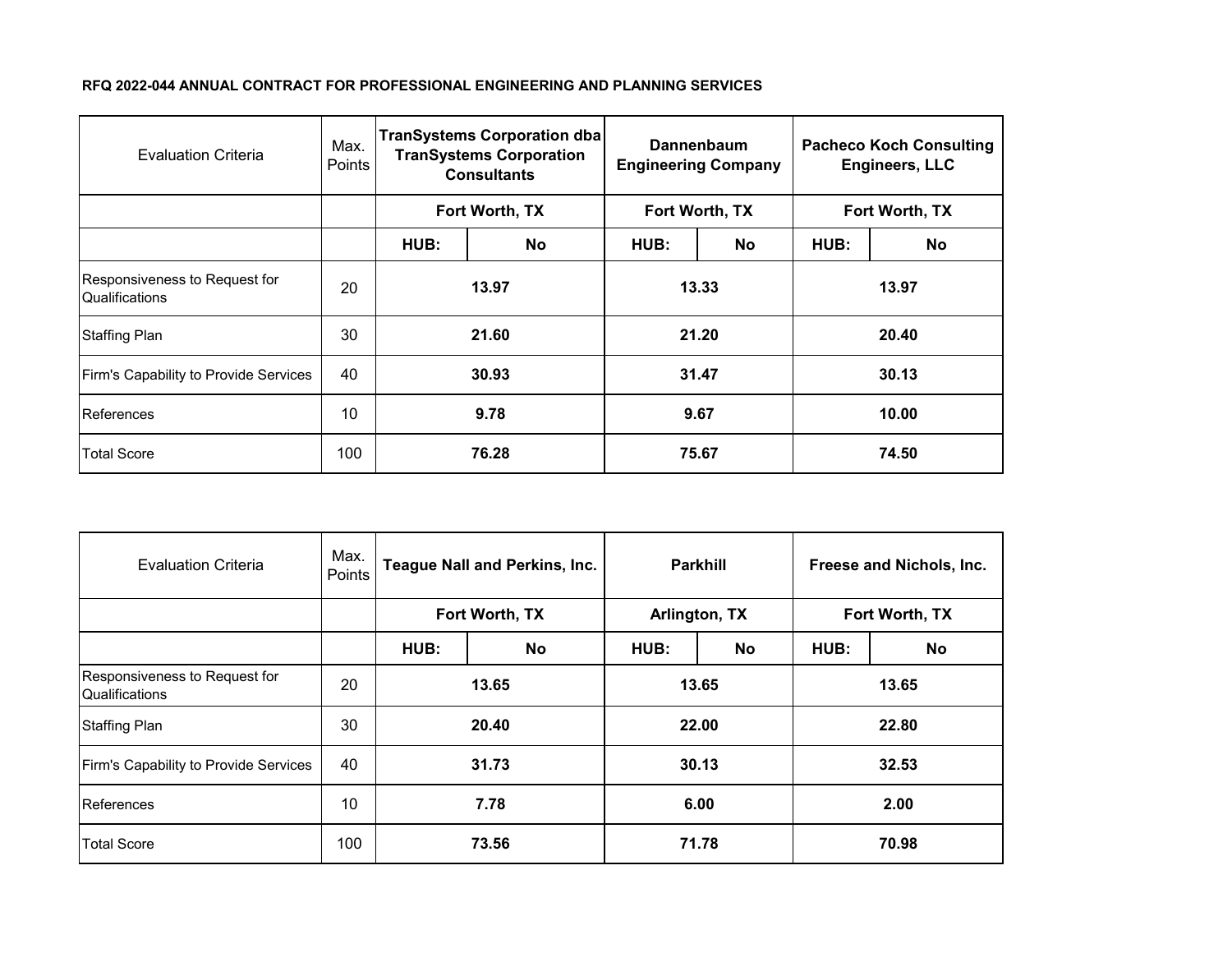| <b>Evaluation Criteria</b>                             | Max.<br>Points | <b>Multatech Engineering, Inc.</b> |            | Kimley-Horn and Associates,<br>Inc. |    | Cobb, Fendley & Associates,<br>Inc. |    |
|--------------------------------------------------------|----------------|------------------------------------|------------|-------------------------------------|----|-------------------------------------|----|
|                                                        |                | Fort Worth, TX                     |            | Fort Worth, TX                      |    | Frisco, TX                          |    |
|                                                        |                | HUB:                               | <b>Yes</b> | HUB:                                | No | HUB:                                | No |
| Responsiveness to Request for<br><b>Qualifications</b> | 20             | 12.69                              |            | 12.64                               |    | 13.39                               |    |
| <b>Staffing Plan</b>                                   | 30             | 21.20                              |            | 21.60                               |    | 18.80                               |    |
| Firm's Capability to Provide Services                  | 40             | 30.67                              |            | 31.47                               |    | 29.60                               |    |
| References                                             | 10             | 5.89                               |            | 3.78                                |    | 6.22                                |    |
| Total Score                                            | 100            | 70.45                              |            | 69.49                               |    | 68.01                               |    |

| <b>Evaluation Criteria</b>                      | Max.<br>Points | T J K M, Inc.  |     | Walter P. Moore and<br>Associates, Inc. |    | LJA Engineering, Inc. |    |
|-------------------------------------------------|----------------|----------------|-----|-----------------------------------------|----|-----------------------|----|
|                                                 |                | Pleasanton, CA |     | Fort Worth, TX                          |    | Dallas, TX            |    |
|                                                 |                | HUB:           | Yes | HUB:                                    | No | HUB:                  | No |
| Responsiveness to Request for<br>Qualifications | 20             | 13.33          |     | 13.97                                   |    | 12.64                 |    |
| <b>Staffing Plan</b>                            | 30             | 20.00          |     | 21.20                                   |    | 20.00                 |    |
| Firm's Capability to Provide Services           | 40             | 26.93          |     | 29.87                                   |    | 29.33                 |    |
| References                                      | 10             | 7.67           |     | 2.33                                    |    | 4.00                  |    |
| <b>Total Score</b>                              | 100            | 67.93          |     | 67.37                                   |    | 65.97                 |    |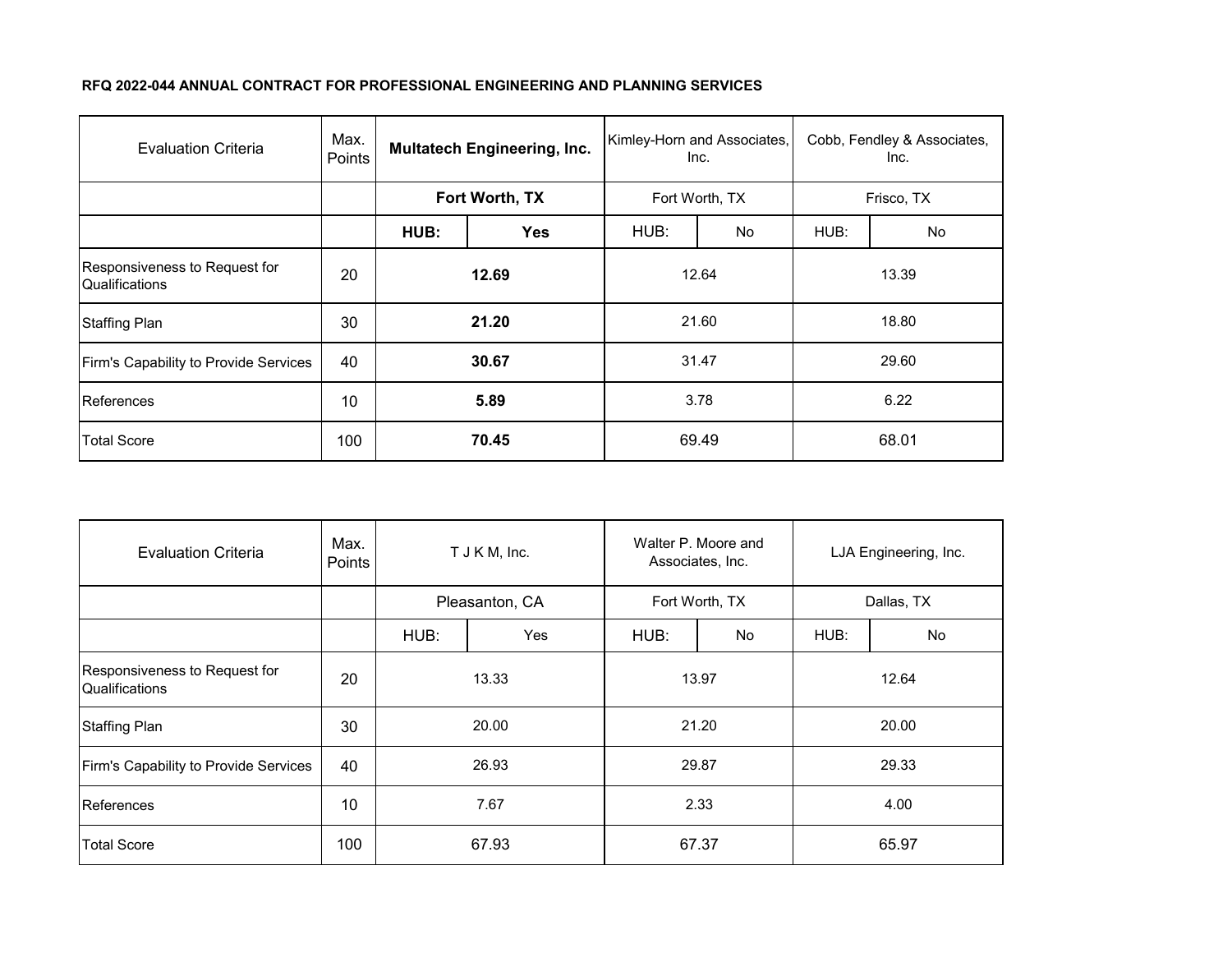| <b>Evaluation Criteria</b>                      | Max.<br>Points | LEMC, Inc. dba HCE |            | Baird, Hampton & Brown,<br>Inc. |    | Huitt-Zollars, Inc. |    |
|-------------------------------------------------|----------------|--------------------|------------|---------------------------------|----|---------------------|----|
|                                                 |                | Mansfield, TX      |            | Fort Worth, TX                  |    | Fort Worth, TX      |    |
|                                                 |                | HUB:               | <b>Yes</b> | HUB:                            | No | HUB:                | No |
| Responsiveness to Request for<br>Qualifications | 20             | 13.07              |            | 12.00                           |    | 12.69               |    |
| <b>Staffing Plan</b>                            | 30             | 19.60              |            | 18.20                           |    | 18.20               |    |
| Firm's Capability to Provide Services           | 40             | 24.80              |            | 26.40                           |    | 25.60               |    |
| References                                      | 10             | 8.00               |            | 4.00                            |    | 3.67                |    |
| <b>Total Score</b>                              | 100            | 65.47              |            | 60.60                           |    | 60.16               |    |

| <b>Evaluation Criteria</b>                      | Max.<br>Points | Terradyne Engineering, Inc. |  | <b>Bennett &amp; Partners</b> |           | Summit Consultants, Inc. |    |
|-------------------------------------------------|----------------|-----------------------------|--|-------------------------------|-----------|--------------------------|----|
|                                                 |                | Euless, TX                  |  | Fort Worth, TX                |           | Fort Worth, TX           |    |
|                                                 |                | HUB:<br><b>Yes</b>          |  | HUB:                          | <b>No</b> | HUB:                     | No |
| Responsiveness to Request for<br>Qualifications | 20             | 10.03                       |  | 9.71                          |           | 9.28                     |    |
| <b>Staffing Plan</b>                            | 30             | 14.20                       |  | 12.60                         |           | 10.80                    |    |
| Firm's Capability to Provide Services           | 40             | 16.80                       |  | 17.07                         |           | 16.00                    |    |
| References                                      | 10             | 3.89                        |  | 3.89                          |           | 2.00                     |    |
| <b>Total Score</b>                              | 100            | 44.92                       |  | 43.27                         |           | 38.08                    |    |